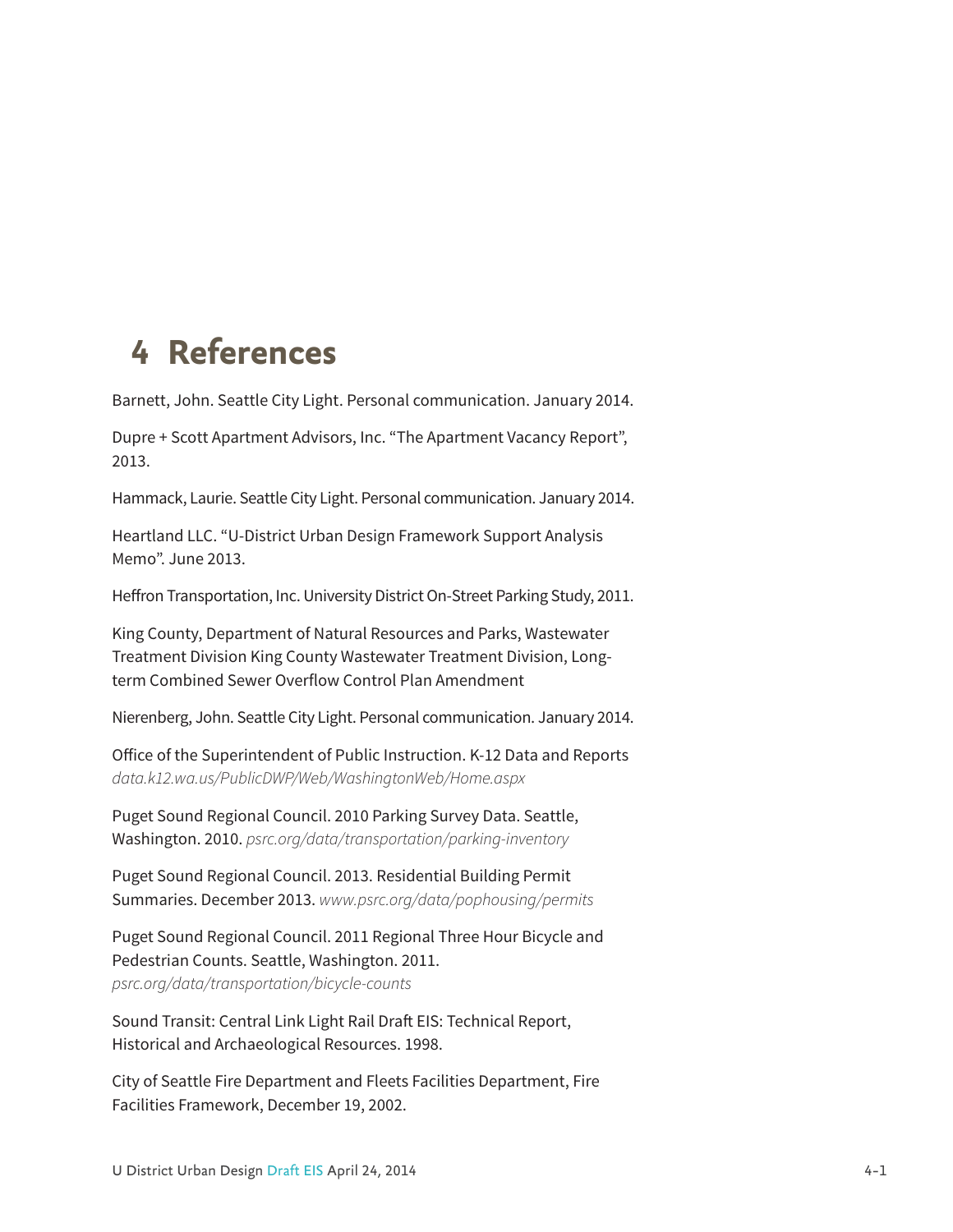**FACT SHEET 1. SUMMARY 2. ALTERNATIVES 3. ANALYSIS 4. REFERENCES APPENDICES**

> City of Seattle Fire Department, Fleets, and Facilities Department, Seattle Fire Stations Operational Plan, May 5, 2003.

> City of Seattle Fire Department. 2012 Emergency Response Report. 2013.

City of Seattle Department of Neighborhoods. Historic Preservation and SEPA Review. 2012.

Seattle Police Department 2009 Annual Report.

Seattle Police Department, Chief of Police Report to City Council Report for Quarter 4–2012.

Seattle Police Department, Neighborhood Policing Staffing Plan 2008–2012

Seattle Police Department Strategic Plan 2010.

City of Seattle Department of Planning and Development. U-District Urban Design Framework—Support Analysis Memo, 2013.

City of Seattle Department of Planning and Development. University Community Urban Center Plan Goals and Policies, Attachment E to the DPD Comp Plan Amendments. 2013.

City of Seattle, Department of Planning and Development. City of Seattle: Recommendations for an Unreinforced Masonry Policy. 2013.

City of Seattle Department of Planning and Development. Department of Planning and Development Directors Rule 5–2009, 2009.

City of Seattle Department of Planning and Development. Department of Planning and Development Directors Rule 11–2011, 2011.

City of Seattle Department of Planning and Development. U District Urban Design Framework—Existing Conditions Report, 2013.

City of Seattle Public Utilities, 2013 Water System Plan, Our Water, Our Future, July 2012.

City of Seattle Public Utilities, Combined Sewer Overflow Program, 2010 CSO Reduction Plan Amendment, Restore Our Waters, May 2010.

City of Seattle. Seattle Comprehensive Plan—Transportation Element, 2005.

City of Seattle. Seattle Comprehensive Plan—Transportation Appendix, 2005.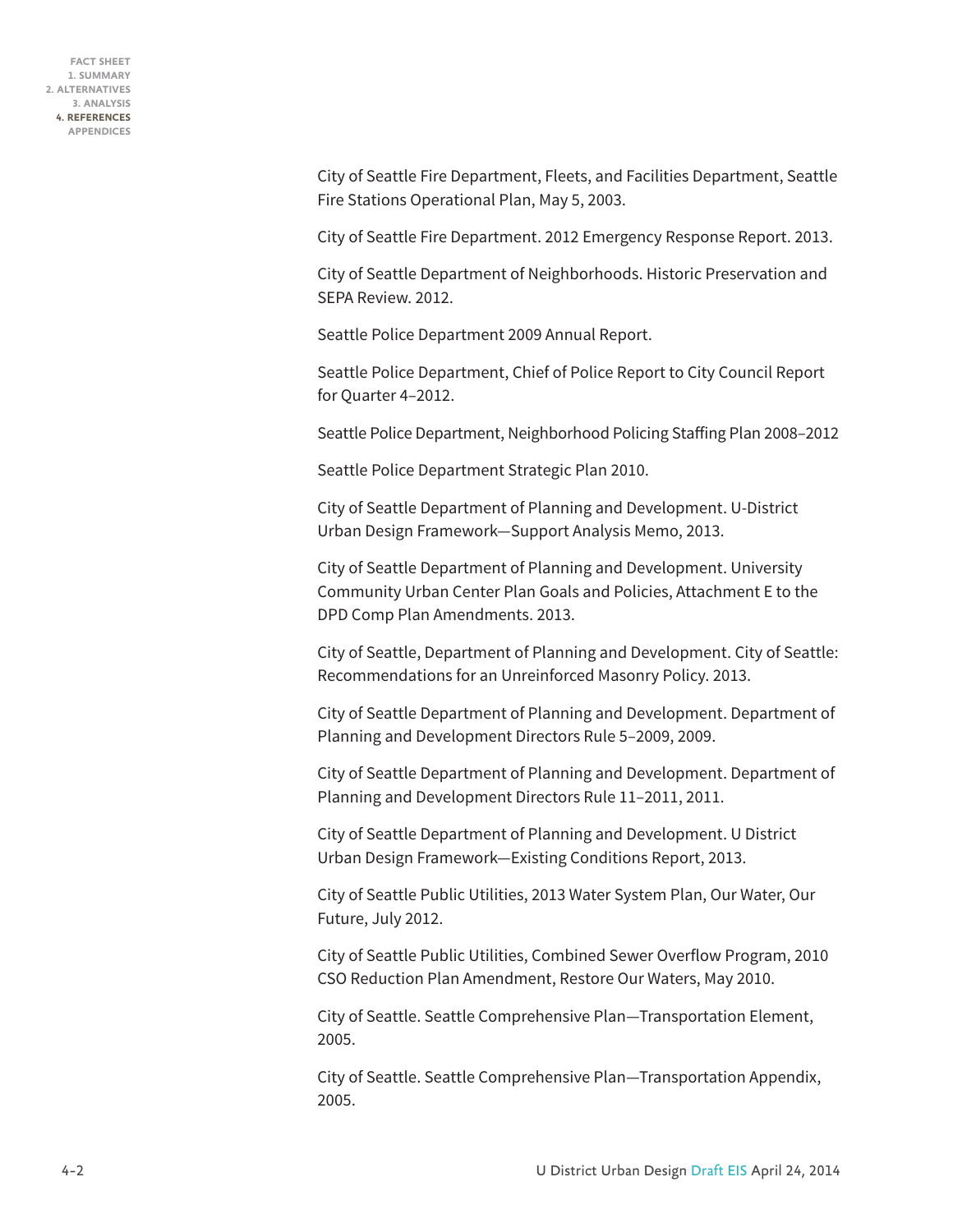City of Seattle. Seattle Comprehensive Plan—Urban Village Element, 2005.

City of Seattle Department of Transportation. Seattle Bicycle Master Plan (Draft), 2013.

City of Seattle Department of Transportation. 2012 Citywide Bicycle Counts. 2013. *www.seattle.gov/transportation/bikedata.htm*

City of Seattle Department of Transportation. NW Market/NE 45th Street Transit Priority Corridor Improvement Project, 2010.

City of Seattle Department of Transportation. Seattle Pedestrian Master Plan Summary, 2009.

City of Seattle Department of Transportation. Seattle Streetcar Network Development Report, 2008.

City of Seattle Department of Transportation. Transit Master Plan, 2012.

City of Seattle Department of Transportation and King County Metro. Agreement Between King County and the City of Seattle, 1999.

City of Seattle. University Area Transportation Action Strategy—Existing Conditions Summary, 2008.

City of Seattle. University Area Transportation Action Strategy—Future Conditions Summary, 2008.

Seattle City Light, Seattle City Light's Integrated Resource Plan *www.seattle.gov/light/news/issues/irp*

Seattle City Light, Strategic Plan, *www.seattle.gov/light/strategic-plan*

Seattle School District. Capacity Planning and Management Annual Report January 2011. Updated February 16, 2011.

Seattle School District. Five-Year School Projections: 2012–13 through 2016–17. December 2012.

Seattle School District. Enrollment Projections for 2013-14 through 2022- 23, by Attendance Area (2012 Series).

Seattle School District. 2014-15 Attendance Areas and GeoZones. Approved November 20, 2013.

Seattle School District. Strategic Plan 2013–2018.